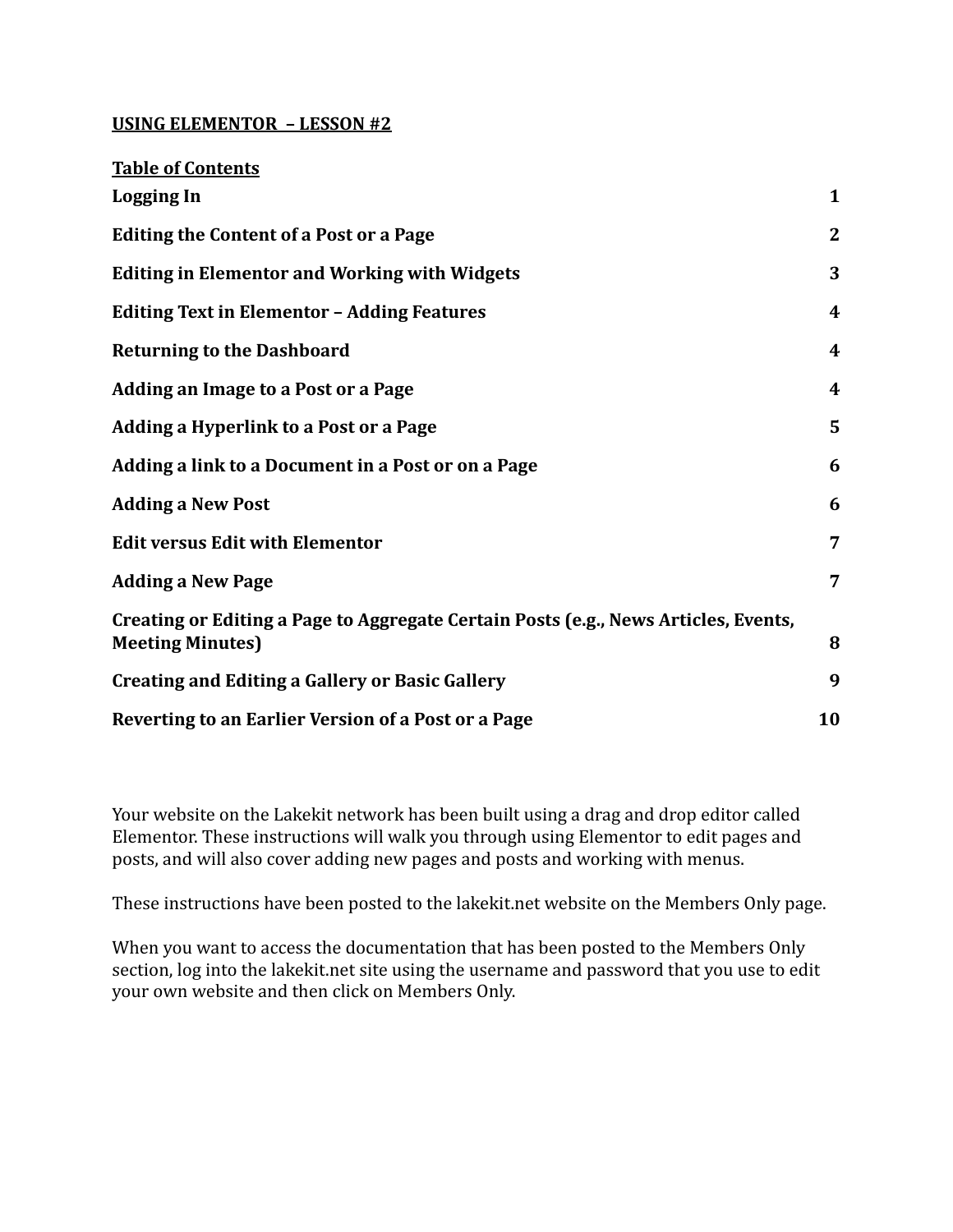## <span id="page-1-0"></span>**Logging In**

You will log into your website by typing the website's URL and adding /wp-admin in order to get to the dashboard. Alternatively, if you have a "login" link in the footer of your website, you can click on it and enter your username and password. A third option is to log in to Lakekit.net, login using your username and password, and hover over "My Sites" in the upper left-hand corner on the black bar, and then click on the name of your site.

|                            | ▲ My Sites  音 Test-1 ■ 0 + New Purge SG Cache                                                                                                                              |                                                                                           | Welcome, kester                       |  |  |  |  |  |
|----------------------------|----------------------------------------------------------------------------------------------------------------------------------------------------------------------------|-------------------------------------------------------------------------------------------|---------------------------------------|--|--|--|--|--|
| <b>2</b> Dashboard         | Dashboard                                                                                                                                                                  |                                                                                           |                                       |  |  |  |  |  |
| Home<br><b>My Sites</b>    | SG Optimizer: Your site https://test1.lakekit.net is not cached! Make sure the Dynamic Cache is enabled in the SuperCacher tool in cPanel. Click here to hide this notice. |                                                                                           |                                       |  |  |  |  |  |
| <b>CD</b> Jetpack          | Welcome to WordPress!                                                                                                                                                      | <b>@</b> Dismiss                                                                          |                                       |  |  |  |  |  |
| $*$ Posts                  | <b>Content and Preview Area</b><br>We've assembled some links to get you started:                                                                                          |                                                                                           |                                       |  |  |  |  |  |
| <b>P<sub>1</sub></b> Media | <b>Get Started</b>                                                                                                                                                         | <b>Next Steps</b>                                                                         | <b>More Actions</b>                   |  |  |  |  |  |
| <b>I</b> Pages             |                                                                                                                                                                            | Write your first blog post                                                                | Manage widgets or menus               |  |  |  |  |  |
| Comments                   | <b>Customize Your Site</b>                                                                                                                                                 | + Add an About page                                                                       | <b>E3</b> Turn comments on or off     |  |  |  |  |  |
| <b>B</b> Post Grid         | or, change your theme completely                                                                                                                                           | View your site                                                                            | Learn more about getting started<br>食 |  |  |  |  |  |
| <b>G</b> Genesis           |                                                                                                                                                                            |                                                                                           |                                       |  |  |  |  |  |
| Appearance                 | At a Glance                                                                                                                                                                | <b>Quick Draft</b><br>٠                                                                   |                                       |  |  |  |  |  |
| Plugins                    | $\blacksquare$ 1 Page<br>$*$ 1 Post                                                                                                                                        | Title                                                                                     |                                       |  |  |  |  |  |
| <b>L</b> Users             | 1 Comment                                                                                                                                                                  | What's on your mind?                                                                      |                                       |  |  |  |  |  |
| $\sqrt{10}$ Tools          | WordPress 4.9.5 running eleven40 Pro Theme theme.<br><b>Search Engines Discouraged</b>                                                                                     |                                                                                           | Drag boxes here                       |  |  |  |  |  |
| <b>En</b> Settings         | <b>Storage Space</b>                                                                                                                                                       |                                                                                           |                                       |  |  |  |  |  |
| SG Optimizer               | 300 MB Space Allowed<br>91 0.00 MB (0%) Space Used                                                                                                                         | <b>Save Draft</b>                                                                         |                                       |  |  |  |  |  |
| Collapse menu              |                                                                                                                                                                            |                                                                                           |                                       |  |  |  |  |  |
|                            | <b>Activity</b>                                                                                                                                                            | <b>WordPress Events and News</b><br>٨<br>$\Delta$                                         |                                       |  |  |  |  |  |
| led                        | <b>Recently Published</b>                                                                                                                                                  | Attend an upcoming event near you.                                                        |                                       |  |  |  |  |  |
|                            | Apr 10th, 10:01 am<br>Hello world!                                                                                                                                         | WordCamp Norrköping<br>Friday, Aug 10, 2018<br>Norrköping, Sweden                         |                                       |  |  |  |  |  |
|                            | <b>Recent Comments</b>                                                                                                                                                     |                                                                                           |                                       |  |  |  |  |  |
|                            | From A WordPress Commenter on Hello world!<br>Ö.                                                                                                                           | <b>GDPR Compliance Tools in WordPress</b><br>Dev Blog: GDPR Compliance Tools in WordPress |                                       |  |  |  |  |  |
|                            | Hi, this is a comment. To get started with moderating, editing, and<br>deleting comments, please visit the Comments screen in                                              | WPTavern: WPWeekly Episode 312 - Dragon Drop, WordPress Accessibility                     |                                       |  |  |  |  |  |
|                            |                                                                                                                                                                            | Statement, and WooCommerce GDPR<br>HeroPress: Growing Up Rural                            |                                       |  |  |  |  |  |
|                            | All (1)   Pending (0)   Approved (1)   Spam (0)   Trash (0)                                                                                                                |                                                                                           |                                       |  |  |  |  |  |
|                            |                                                                                                                                                                            | Meetups 2   WordCamps 2   News 2                                                          |                                       |  |  |  |  |  |
|                            |                                                                                                                                                                            |                                                                                           |                                       |  |  |  |  |  |
|                            |                                                                                                                                                                            |                                                                                           |                                       |  |  |  |  |  |
|                            | Test-1 · RAM 12,0/64M · SQL 112 · PHPv 7.1.16                                                                                                                              |                                                                                           | Version 4.9.5                         |  |  |  |  |  |

### <span id="page-1-1"></span>**Editing the Content of a Post or a Page**

To edit a post, go to the Dashboard by hovering over the name of the site in the top black bar of the screen and then clicking on Dashboard. Then at the dashboard, click on Posts > All Posts in the sidebar (left-hand column). This will bring up a listing of the posts on your website. Hover over the name of the post that you want to edit and click Edit with Elementor. This will bring up the Elementor editing screen.

To edit content on a page, follow the same steps but click on Dashboard > Pages > All Pages and select the page you wish to edit. Click on Edit with Elementor.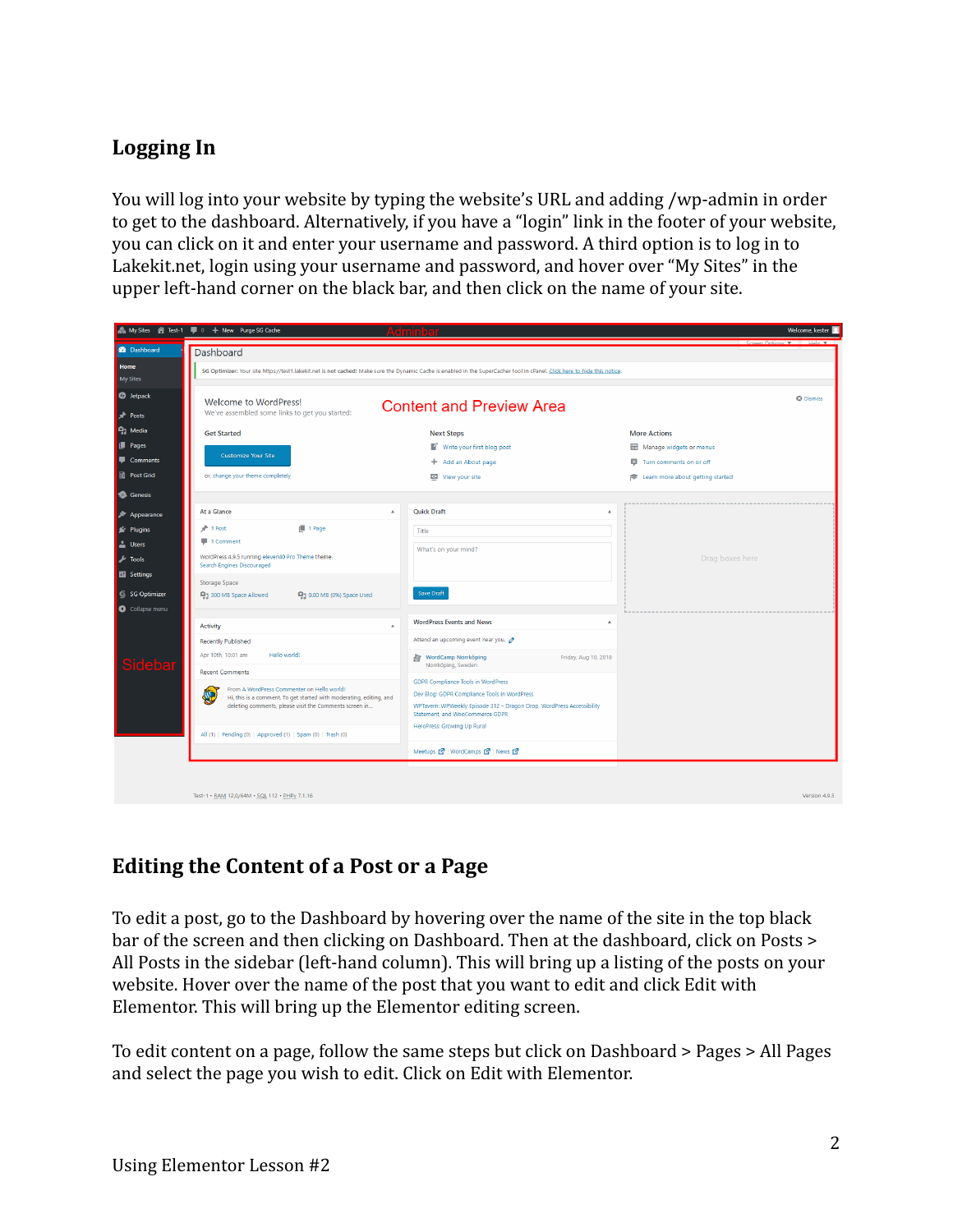| elementor<br>$\equiv$                                                                | 冊                         |                                                   |                                        |                        |                                                                                                                                          |
|--------------------------------------------------------------------------------------|---------------------------|---------------------------------------------------|----------------------------------------|------------------------|------------------------------------------------------------------------------------------------------------------------------------------|
| <b>ELEMENTS</b>                                                                      | <b>GLOBAL</b>             | TEST-1                                            |                                        |                        | <b>HOME</b>                                                                                                                              |
| Search Widget.                                                                       |                           | Just another Lake Kit Network site                |                                        |                        |                                                                                                                                          |
| ≣≣<br>Columns                                                                        | $\mathbb{T}$<br>Heading   | <b>Element</b><br><b>Widgets</b>                  |                                        | Live<br><b>Preview</b> |                                                                                                                                          |
| 网                                                                                    | ≣                         | <b>Test Post</b>                                  | <b>Section</b>                         |                        | <b>PRIMARY SIDEBAR WIDGET</b><br><b>AREA</b>                                                                                             |
| Image                                                                                | <b>Text Editor</b>        | April 15, 2018 by kester - Leave a Comment (Edit) | builder                                |                        | This is the Primary                                                                                                                      |
| <b>t⊞ement</b> क<br><b>VidWidgets</b> Button<br>$\frac{\Delta}{\sqrt{2}}$<br>Divider | $\sqrt{3}$<br>Spacer      |                                                   | <b>ADD NEW SECTION</b><br>ADD TEMPLATE |                        | Sidebar Widget Area.<br>You can add content to<br>this area by visiting your<br>Widgets Panel and<br>adding new widgets to<br>this area. |
| 网<br>Google Maps                                                                     | ⊛<br>Icon                 |                                                   | Or drag widget here                    |                        |                                                                                                                                          |
| <b>GENERAL ELEMENTS</b>                                                              |                           |                                                   |                                        |                        |                                                                                                                                          |
| ≝                                                                                    | $\subseteqq$              | Filed Under: Uncategorized                        | This is the Elementor                  |                        |                                                                                                                                          |
| <b>Image Box</b><br>噩                                                                | <b>Icon Box</b><br>$\Box$ | <b>Leave a Reply</b>                              | edit screen                            |                        |                                                                                                                                          |
| <b>Image Gallery</b>                                                                 | <b>Image Carousel</b>     | Logged in as kester. Log out?                     |                                        |                        |                                                                                                                                          |
| உ                                                                                    | PUBLISH<br>®              | <b>Comment</b>                                    | Publish to commit changes              |                        |                                                                                                                                          |

# <span id="page-2-0"></span>**Editing in Elementor and Working with Widgets**

Widgets are small programs that display certain kinds of information on a Post or a Page, such as headings, text, images, contact forms, etc.

The content is displayed on the right side of the Elementor editor. Content in the Elementor editor consists of rectangular sections.

When hovering over a section, a blue section icon **and the section is appears at the top** of the section. Sections may contain columns (vertical) areas.

In the blue bar in the top middle of the section are icons as follows:

- 1. **+** which adds a new section on top of the current section
- 2. **Six dots** which can be used to move a section to another place on the post or page and to edit certain section characteristics
- 3. **X** which is used to delete a section

To move a section, hover over the six dots at the center of the blue section icon and drag the item to a new location. A blue bar indicates where a section or widget will be placed.

When hovering over a column, a grey column icon  $\Box$  appears at the upper left-hand corner of the column. Each column within a section may contain widgets. The column icon can be used to edit columns. For example, right click on the grey column icon and choose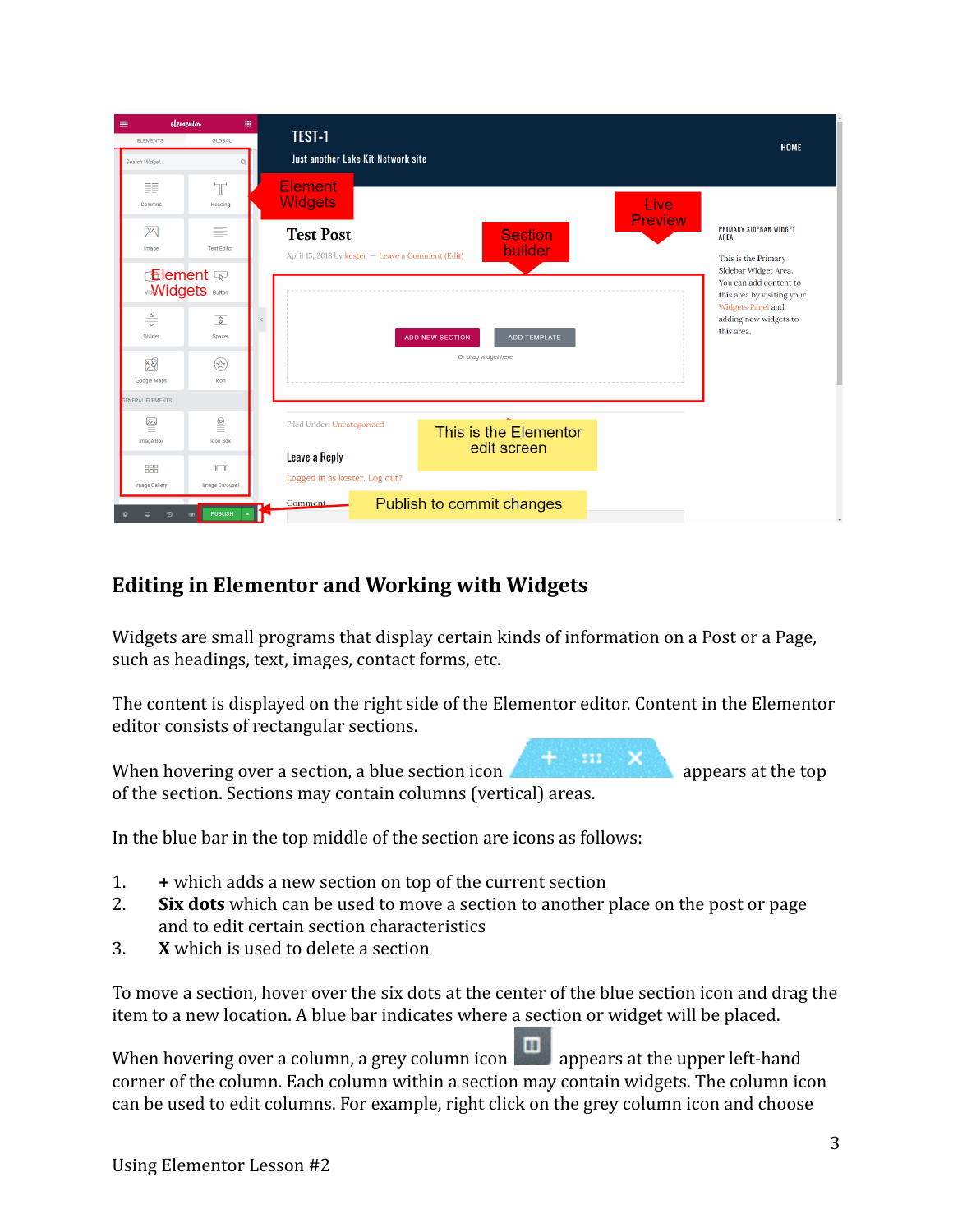"Add New Column" to add another column to the section. You can then hover over the dashed line between the two columns to adjust the column widths.

Widgets are functional or appearance components that can be dragged from the Elementor sidebar (left) to the visual content space (right), such as the text widget and the image widget.

When hovering over a widget, a blue pencil icon appears at the top right-hand corner of the widget. By clicking on the blue pencil icon, you will open up the widget for editing. **Content is edited in the left-hand column, which is the editing panel.**

After clicking on the blue pencil icon, you can edit the text of a section by deleting old text and/or typing your new text in the left-hand column, which is the editing panel. Do not edit in the area on the right, which is the Live Preview panel because you can't always be certain where your cursor is located, and not all editing functions will be available to you in the Live Preview panel. **When you have finished your edits, click the green "Update" button to update the content.**

To return to the list of widgets, click on the 9-dot icon at the upper right corner of the left sidebar.

To add a new section to the post, simply drag a widget (e.g., text widget, image widget, other) from the widget panel on the left side of the screen to the dotted rectangle at the bottom of the right panel where you see the words, "Drag widget here."

# <span id="page-3-0"></span>**Editing Text in Elementor – Adding Features**

A number of options are available to you when editing text, such as putting text in boldface and/or italic type, underlining, changing the color of the text, making the text into bullet points, and more. After clicking on the blue pencil icon, these features are available in the **left-hand column** (Text Editor).

### <span id="page-3-1"></span>**Returning to the Dashboard**

After editing a post or a page in Elementor and saving your changes by clicking the green Update button, clicking on the three horizontal lines at the top left of the Elementor Widget sidebar allows you to click on the blue bar to "Exit to the Dashboard" (for example when you want to edit another post or page).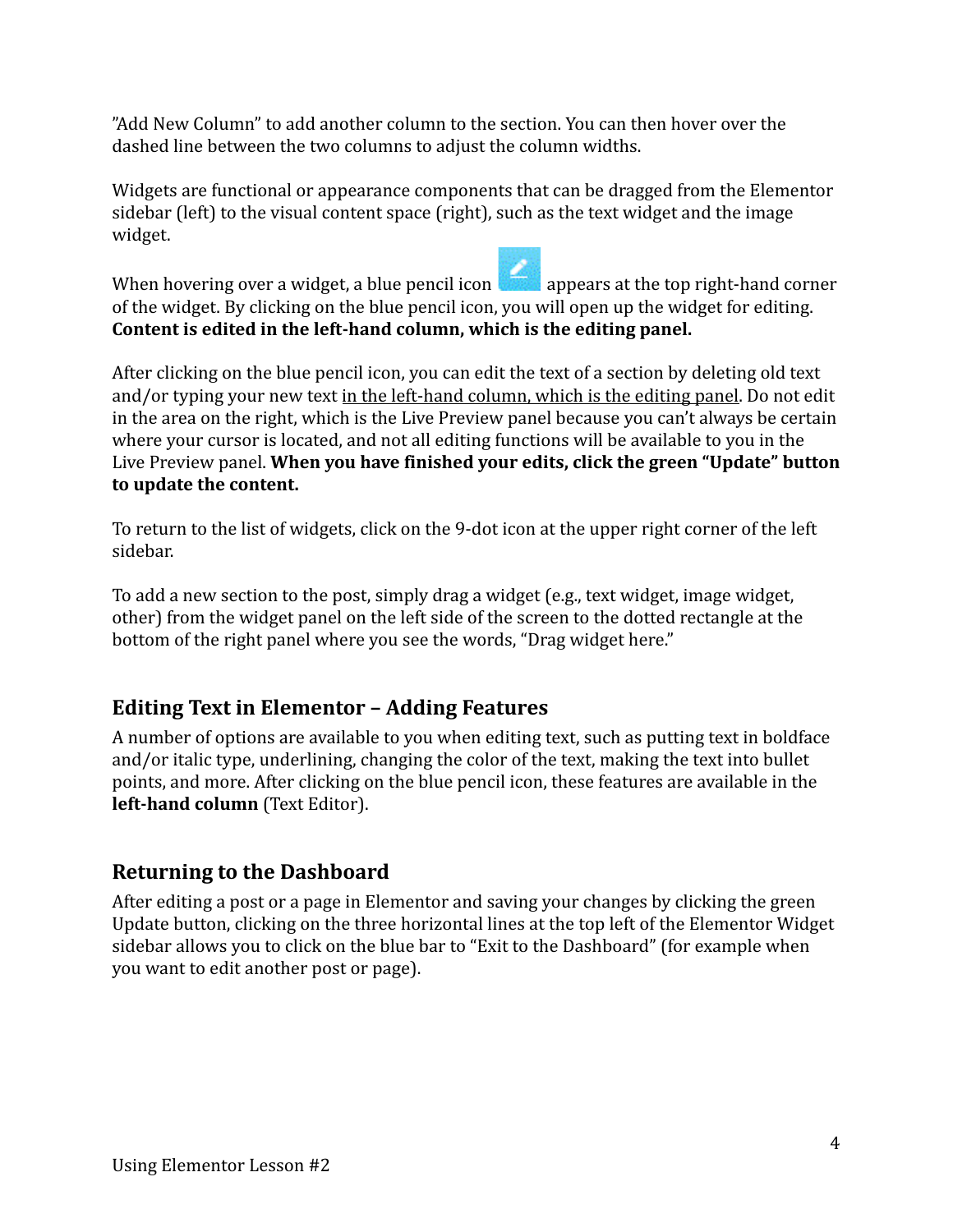## <span id="page-4-0"></span>**Adding an Image to a Post or a Page**

The maximum size for any item that you wish to upload to the Media Library (e.g., PDF file or image) is 6 MB, and the maximum size for your entire website is 300 MB. If you have a PDF file that is larger than 6 MB, you can resize it at the following link: <https://pdfresizer.com/>

You can resize an image at the following link: <http://webresizer.com/resizer/>

To add an image to its own section, add a new section and drag the image widget onto that section. Click "Choose your image" in the Image widget in the Elementor sidebar. Select the image in the media library (or click Upload Files if the image is not yet in the library and drag the image onto the screen) and then select the Insert Media button on the bottom right. In the Image widget in the Elementor sidebar, choose the desired image size. Enter a caption if desired. Clicking on the image brings up the Elementor image editor, which allows you to position the image left, center, or right.

To add an image to an existing section, start by dragging the image widget onto the existing section, and then follow the instructions above.

To add an image at the top of a post such as a news article, click on Posts > All Posts. Choose the post to be edited. Hover over the name of the post and click Edit. Scroll down toward the bottom of the post until you see Featured Image in the right-hand column. Click Set Featured Image and choose a photo from the Media Library by clicking on it, or upload a file from your computer and select the image. Then click the blue "Set featured image" button on the lower right. Click the blue Update button in the upper part of the right-hand column to add your featured image. Note that the featured image will appear at the top of the post on the page where you are displaying the post, but it will not appear at the top of the actual post itself when a user clicks the "read more" link.

# <span id="page-4-1"></span>**Adding a Hyperlink to a Post or a Page**

Clicking on a hyperlink takes the user to a new internet location, which may be another location on your website or may be an external link to another website.

To create a link using the text editor on the left panel, first enter the text to be linked and highlight (select) the text. Then select the paperclip editing icon ("Insert/edit link)." Enter the internet page address the link is to go to in the URL box, or paste the internet page address if you have navigated to it in a separate window and placed it on your clipboard. You can link to external websites, to documents in your Media Library, or even to another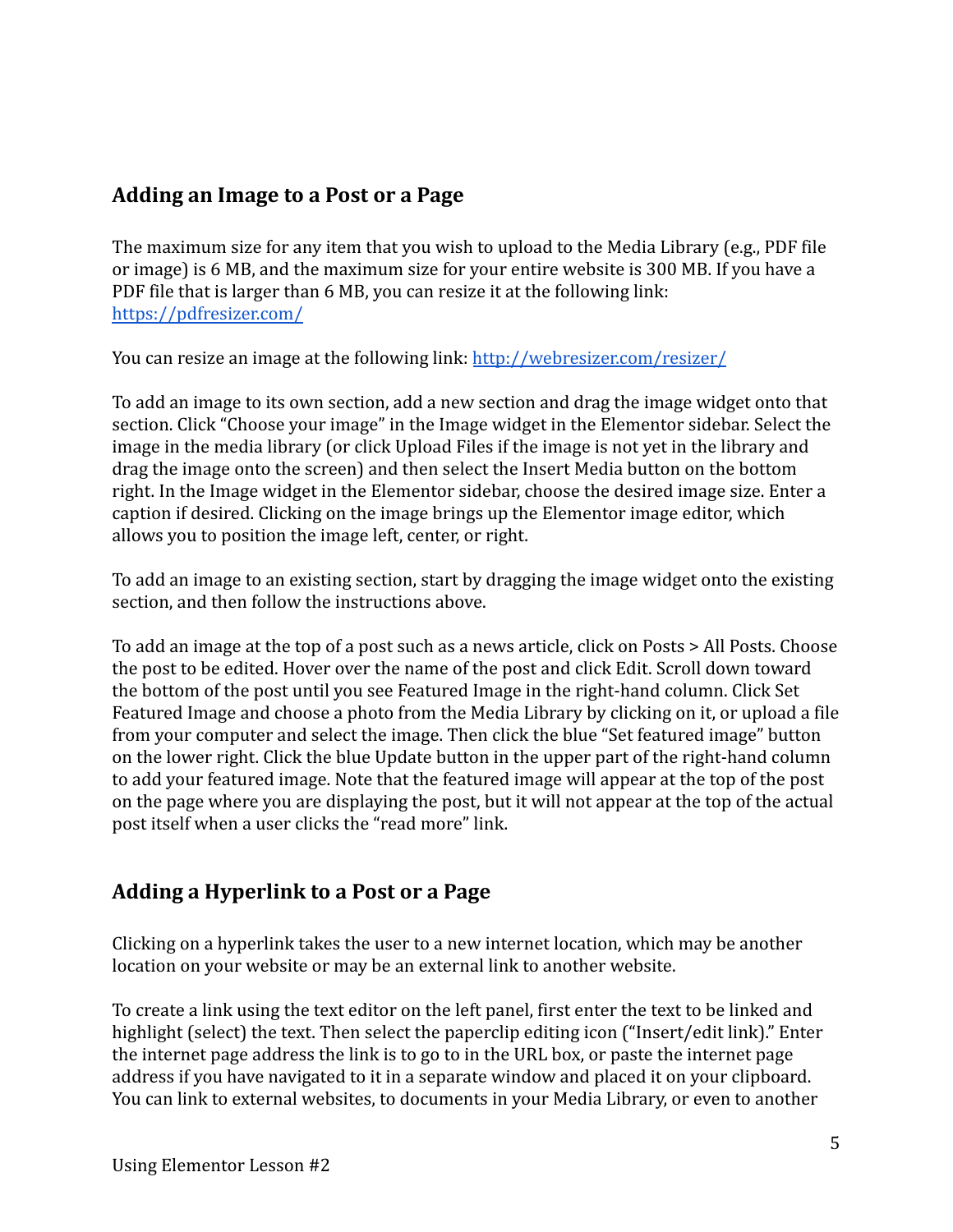page on your website. Click the gear icon (Link options). Check the "Open in a new tab" box if desired. Click the "Update" or ("Insert link") button. The link text will change characteristics to indicate the text is a link, usually a different color. Click the green Update button to save your work.

## <span id="page-5-0"></span>**Adding a link to a Document in a Post or on a Page**

Adding a link to a document in a post or on a page is similar to adding a hyperlink because you will add a link to the document's URL.

Save a PDF of the document (this is preferred for readability, as opposed to saving a document in Word or Excel format) to your Media Library, then go to the Media Library and click on the name of the document. In the right-hand column in the Media Library, under the URL for the document, click on "Copy URL," which will put the URL for the document on your clipboard.

Navigate to the post or page where you want to insert the link. Drag the Text Editor widget onto a section if you haven't yet entered any text. Delete the "placeholder" text if needed. Enter the text that you want to appear on the post or page, for example

### *Click here for an article on Eurasian Watermilfoil*

Then highlight the text that you wish to link (in this case highlight "Click here")

Click on the paperclip icon (Insert/edit link)

Paste the URL that is on your clipboard

Click the blue "Apply" button. Alternatively, you can click on the gear icon (link options) and click the box "Open link in a new tab" and click the blue Update button (if you want to open the link in a new tab). The link text will change characteristics to indicate the text is a link, usually a different color.

Click the green Update button to save your changes

Navigate to your page and check to make sure that the link works

# <span id="page-5-1"></span>**Adding a New Post**

On the Dashboard, click on Posts > Add New, or hover over the + symbol on the top black bar of the Dashboard and click on Post. Enter a title for the post.

Select a category for the post. This will control where the post appears on your pages. If your website has been developed using a technique that automatically places posts with certain categories on the appropriate pages of your site (for example, Agendas and Minutes), this step is critical in order for the posts to appear on the proper page.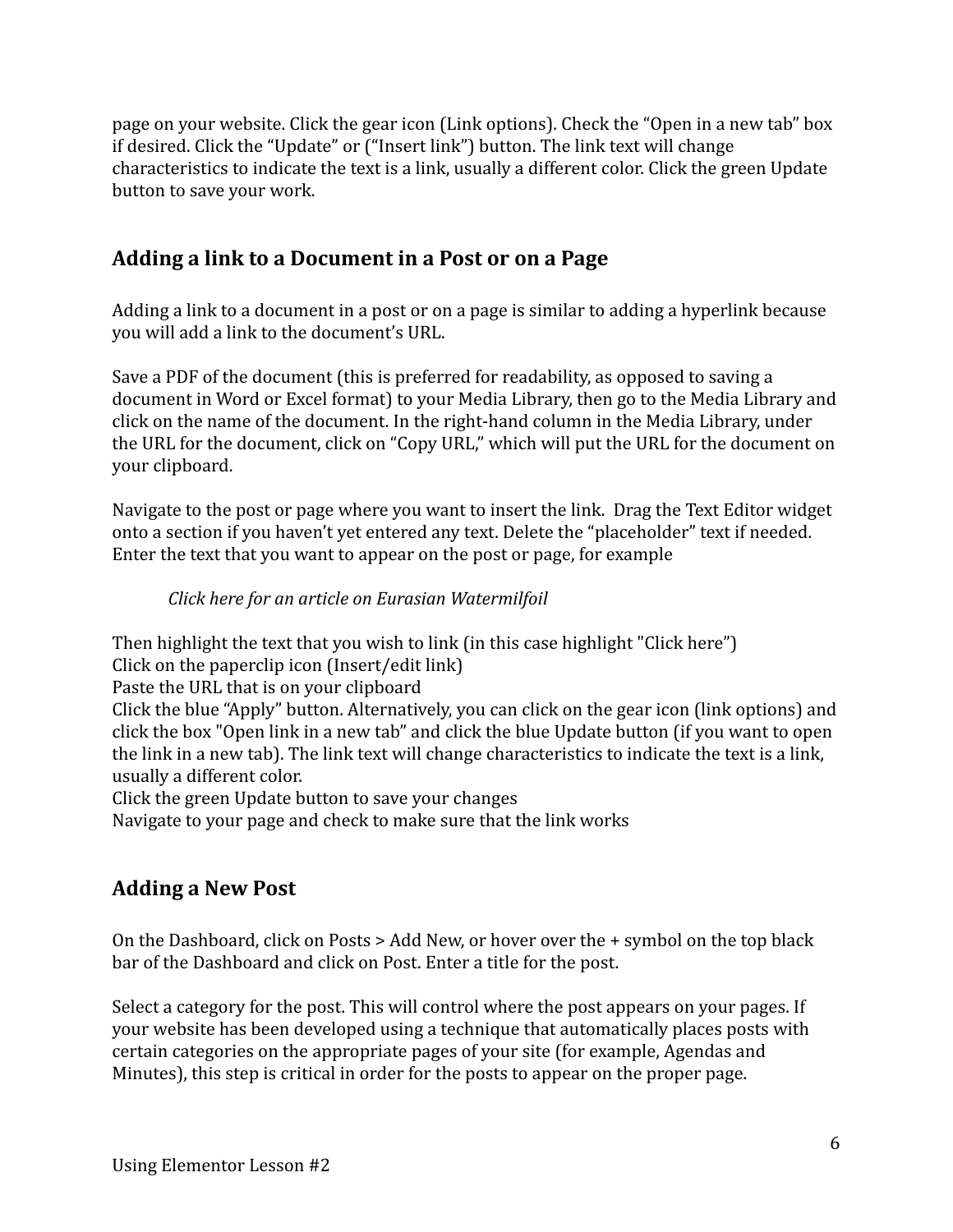To improve the ability of users to find information on your site, you may wish to add tags, which are keywords that you want to be associated with your post.

Set a featured image to appear at the top of your post if you wish – see above instructions under "Adding an Image to a Post."

Select the "visibility" of the post in the Publish section, which is to the right of the site title:

Public = everyone can see the post Private = only the site administrator can access the post Password Protected = only users who know the password can access the post; if this option is selected, you will be prompted to enter the password; then click OK

Click the blue Publish button if you want the post to be immediately viewable prior to adding content. Then click the blue Edit with Elementor button, drag a widget or widgets onto your post, add content, and click the green Update button at the bottom of the Elementor widget sidebar.

If you want the post to be immediately viewable prior to adding content, click the blue Edit with Elementor button, drag a widget or widgets onto your post, add content, and click the green Publish button at the bottom of the Elementor widget sidebar.

Note that clicking the green Publish button will make the post available on the internet **unless** the visibility of the post is set to Private or Password Protected.

### <span id="page-6-0"></span>**Edit versus Edit with Elementor**

When you hover over the name of a post, you will see two editing options – Edit and Edit with Elementor.

The Edit option allows you to change the overall characteristics of the post, such as its visibility, and to add or edit Categories, and add or edit Tags. Categories are used to control where on the website your post will appear, and Tags are used to control the position on the webpage. You can also set or change a featured image for the post through the Edit option.

The Edit with Elementor option allows you to add or edit **content** on the post.

# <span id="page-6-1"></span>**Adding a New Page**

If you wish to add a new page to your website, you can follow the instructions for adding a new post, but start by hovering over the + symbol on the top black bar of the Dashboard and click on Page. Enter a title for the page and continue as above for adding a post. Note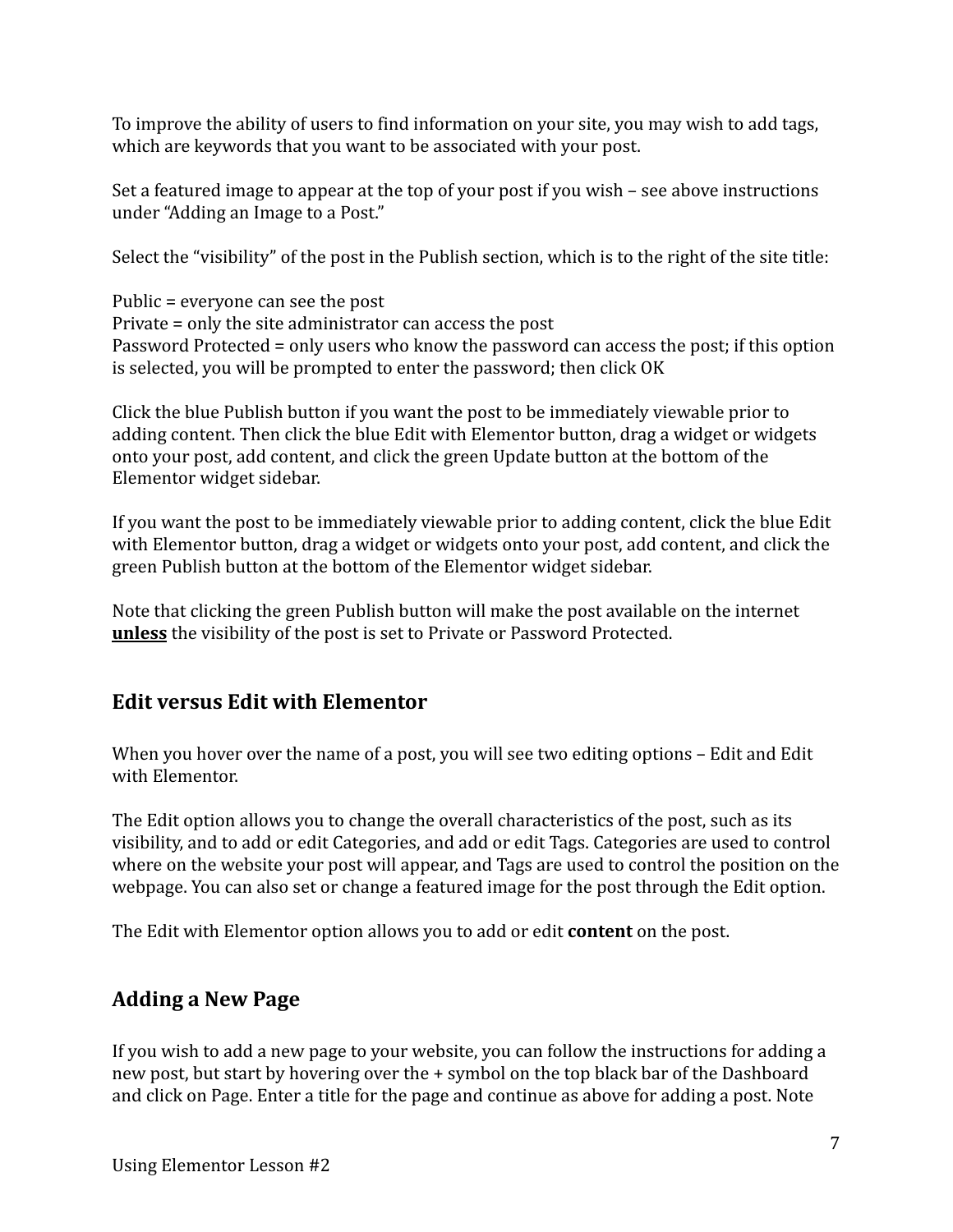that your page will NOT be added to your navigation menu until you add it to the menu (see the instructions for Working with Menus).

## <span id="page-7-0"></span>**Creating or Editing a Page to Aggregate Certain Posts (e.g., News Articles, Events, Meeting Minutes)**

If you wish to create a page that will aggregate certain categories of posts on the page, such as a page for news articles, events, meeting minutes, etc., you will start by adding a new page and entering the title for the page (e.g., News). Note that if you want to create an area on an **existing** page that aggregates certain categories of posts such as Breaking News posts, Events, or Minutes, start by adding a section to an existing page.

Edit the page with Elementor and drag the Posts widget onto a new section. This widget is the first one in the "Pro" section of widgets, which is located underneath the "Basic" widgets. By default, the date of the post and comments will appear on the page. If you do not want site visitors to be able to leave comments, scroll down the Layout area in the left-hand editing bar to Meta Data and click on the X next to comments. You can add or delete other metadata items such as Author and Time in this same area. And if you change your mind later regarding which metadata items should appear in connection with the post, you can return to this area and make the changes.

In order for only certain posts (e.g., only News articles, only Minutes, only Events, etc.) to appear on this page, scroll down the left-hand editing bar and click on the triangle next to Query. Note that you must have created your posts with a category. Click in the Include By box and select Term. In the Term box, begin typing the name of the category and a list of possible categories will appear. Click on the correct category for this page (e.g., Meeting Minutes). Click on the green Update button at the bottom of the Edit Posts area on the left-hand side of the screen to save your changes. This will cause all posts with the chosen category to appear on the page.

If you wish to have different categories of posts appear on a different page, such as Breaking News items, begin by creating a new page for these items, or creating a section of a current page such as your Home page and following the above instructions, choosing the category for these posts in the Query area.

If you would like to have a separate column (section) for the posts from a particular year (e.g., a column for 2019 items, and separate columns for 2018 and 2017 items), for each post that will appear on the page, create the post (or edit it) and give it the appropriate category, such as Meeting Minutes.

Then create a section on your page for those Minutes. Drag the Heading widget onto the top of the section and edit the name of the Heading so that it reflects the correct year. Then drag the Posts widget directly below the Heading widget, onto your section. Change your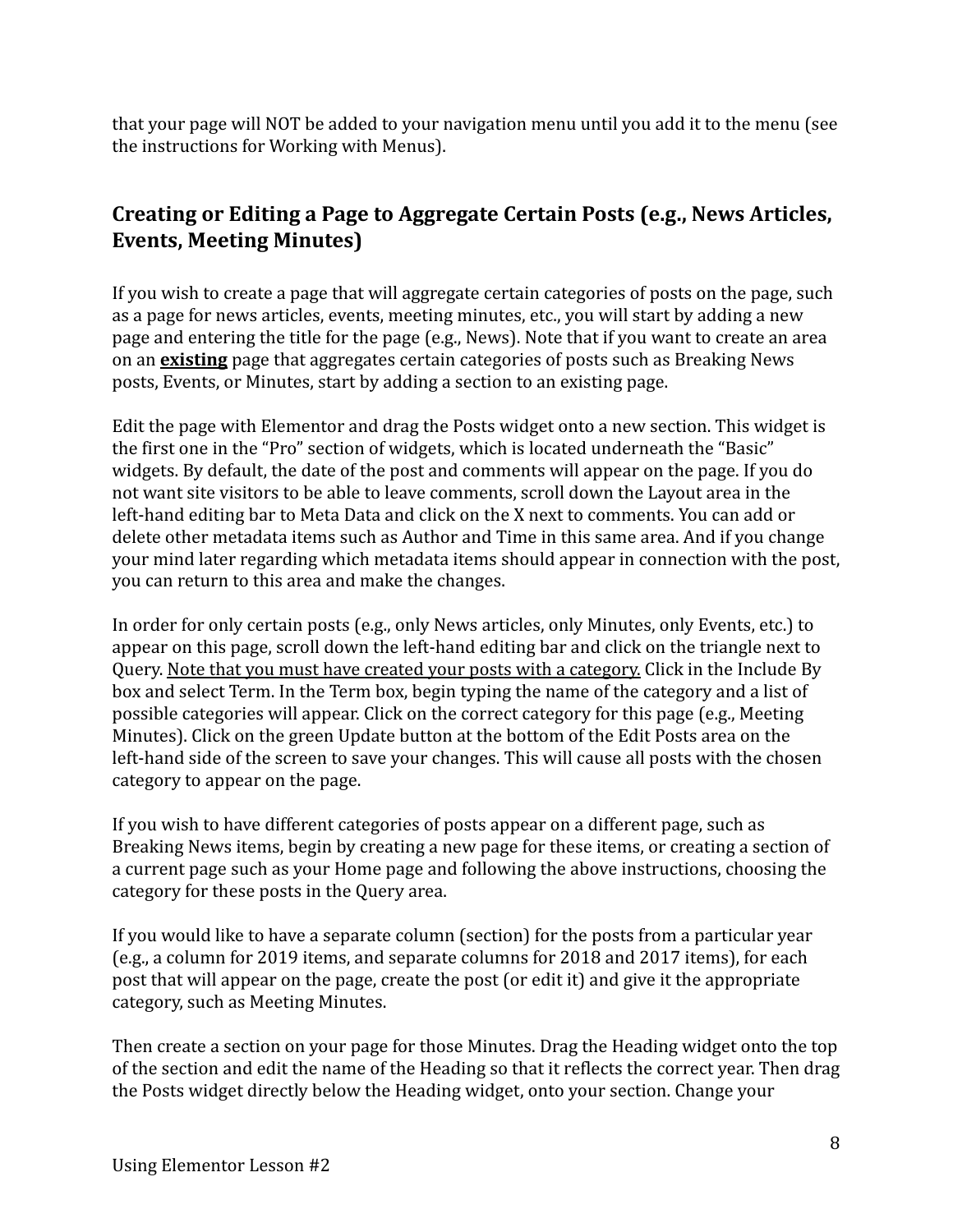metadata if needed. Click in the Include By box and select Term. In the Term box, begin typing the name of the category and a list of possible categories will appear. Click on the correct category for this page (e.g., Meeting Minutes). Click next to Date and click Custom. In the "Before" box, type the first day of the next year (e.g., for 2021 Minutes, type 01/01/2022). In the "After" box, type the last day of the previous year (e.g., for 2021 Minutes, type 12/31/20). Click the green Update button to save your changes. This will cause all posts to appear in this section that have the category you have chosen and that are in the date range you have specified.

At the start of a new year, if you wish to add another column to your page so that posts for the new year will appear there, right click on the grey column editor icon at the upper left-hand corner of your section and click Duplicate. This will create a new column that is identical to your existing column. Then you can edit the new column by clicking on the blue pencil icon, scroll down to Query, and change the dates. All posts with this category in the new year will appear in this new column.

## <span id="page-8-0"></span>**Creating and Editing a Gallery or Basic Gallery**

You can add a gallery or collection of images to an existing page or you can create a separate Gallery page for your images. You can have more than one gallery on a page. For example, you can create a gallery for photos of the lake, another for wildlife, and yet another for activities on the lake. You can include captions if you wish.

There are two options for a Gallery that use different widgets. The "Gallery" widget allows you to have captions as an "overlay" – they appear when you hover over an image. The "Basic Gallery" widget allows you to place captions below each image. The Gallery widget has a somewhat cleaner appearance because it keeps the spacing between images the same. The Basic Gallery widget will allow for longer captions, but the spacing between the images will then be irregular because some captions may be longer than others.

To create either a Gallery or a Basic Gallery, first add your images to the Media Library. As you add each image to the Media Library, type the caption for that image in the space marked Caption.

Then navigate to your Gallery page or section of a page where you want to insert your gallery, adding it as a new page and adding it to your menu if necessary, as described above. Drag the Gallery widget or the Basic Gallery widget onto the appropriate place on the page. The Gallery widget is in the Pro section of widgets, and the Basic Gallery widget is farther down on the list of widgets under the General section of widgets. After you drag the widget to the page, you will see Edit Gallery or Edit Basic Gallery in the left-hand editing column and a box that says "No Images Selected." Click on the + sign inside that box, and you will be taken to "Create Gallery." Click on Media Library near the top and you will see all of the images and documents in your Media Library.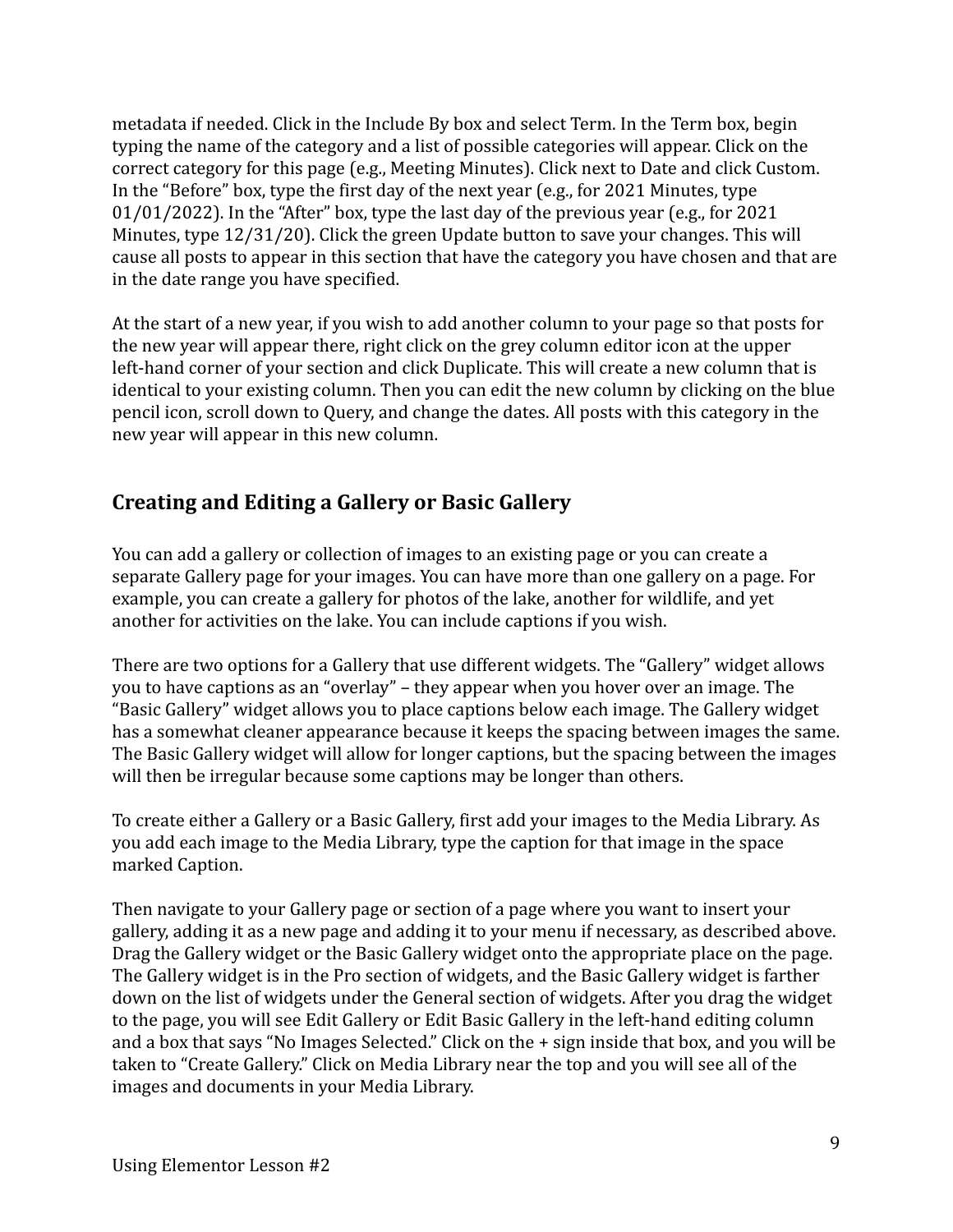Click on all images that you want to insert into the gallery. Click on the blue "Create a New Gallery" button in the lower right-hand corner. Drag and drop the images to put them in the desired order. Click the blue "Insert Gallery" button in the lower right-hand corner.

In the Edit Gallery or Edit Basic Gallery editing pane on the left-hand side, choose the number of columns you wish.

For the Gallery widget, in the Edit Gallery editing pane on the left, click on "Overlay" and for Title, choose Caption.

For the Basic Gallery widget, in the Edit Gallery editing pane on the left, click on Style (below the words Edit Basic Gallery). Under Caption > Display, click on "Show."

For either Gallery or Basic Gallery, click on the green Update button to update the page.

To edit the Gallery or Basic Gallery to add images, click on the blue pencil icon for the Gallery/Basic Gallery section. In the left-hand Edit Gallery or Edit Basic Gallery editing pane, click the grey pencil icon in the area that includes your images. Click Add to Gallery, and choose your additional images. Click the blue Add to Gallery button on the lower right. To delete an image, click on the X in the upper right-hand corner of the image in the gallery. Click Insert Gallery. Click on the green Update button to update the page.

# <span id="page-9-0"></span>**Reverting to an Earlier Version of a Post or a Page**

Have you ever made changes to a post or a page on your website while using the Elementor editor, only to discover that you don't like what you see? If so, you have several options.

First, if you are in the Text Editor, you can click the "Undo" button (left curve arrow) in the left-hand editing panel to undo your changes.

Alternatively, if you have made changes and wish to discard your changes, and if you have not clicked on the green Update button, you can click on the three horizontal lines at the top of the left-hand editing panel and click Exit to Dashboard. A question will pop up that says

### **Leave Site?**

### **Changes you made may not be saved**

Click on the blue Leave button to discard your changes and go back to your Dashboard.

If you have made a change and wish to discard your changes after you have clicked on the green Update button, click on the grey History button at the bottom of the left-hand editing panel. It is the middle icon and looks like a backward circle. Click on the Revisions tab at the top of the left-hand editing panel. Select the revision that you wish to revert to and click on the green Apply button at the top of the editing panel. If you wish to preview the new look